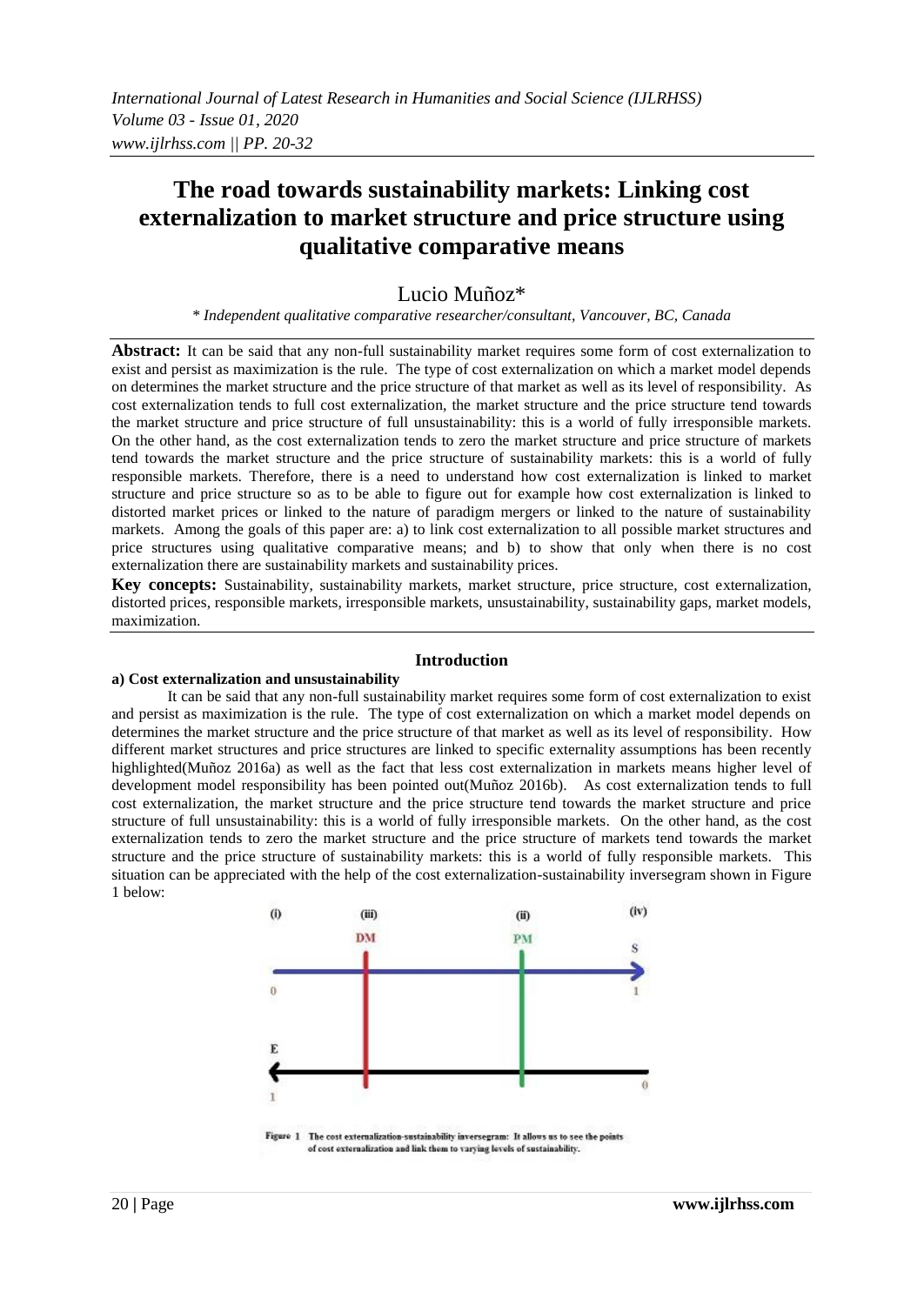# *Volume 03 - Issue 01, 2020*

## *www.ijlrhss.com || PP. 20-32*

We can appreciate based on Figure 1 above the following: a) Sustainability moves from left to right from full unsustainability( $S = 0$ ) to full sustainability( $S = 1$ ) as indicated by the blue arrow or right gram; and b) Cost externalization moves from right to left from no cost externalization( $\vec{E} = 0$ ) to full externalization( $\vec{E} = 1$ ) as indicated by the black arrow or left gram. Hence, Figure 1 tells us that as cost externalization increases unsustainability increases as model irresponsibility increases; and as cost externalization decreases the sustainability of the system increases as model responsibility increases. In other words, as cost externalization increases market distortions increase; and as cost externalization decreases market distortions decrease.

#### **b) Cost externalization and levels of sustainability**

Figure 1 above also helps us to link cost externalization or market distortions to levels of sustainability as indicated the following four types of markets: a) there are fully unsustainable markets at point (i), where there is full cost externalization: fully irresponsible markets; b) there are partially sustainable markets of the deep market type at point (ii) such as the traditional market, where all but economic costs are externalized: partially responsible markets; c) there are partially sustainable markets of the partnership type at point (iii) such as green markets, where all but economic and environmental costs are externalized: a partially responsible, but more responsible market than the traditional market; and d) there are fully sustainable markets at point (iv) such as the sustainability market, where no externality costs exist: a fully responsible market. Notice in Figure 1 above that as we move away from sustainability markets or as we move to the left of point "iv" in this figure, the level of model responsibility decreases as more cost externalization take place.

It can be said that that the Brundtland Commission in 1987(WCED 1987) was focused on addressing the social and environmental cost externalization aspects associated with the traditional market model in order to lead it towards a more sustainable development structure. In other words, the Brundtland commission was calling for the transformation of the traditional market model into a fully socially and environmentally friendly model, it was calling for a fully responsible development model. Hence, this 1987 Brundtland Commission report started a solution finding process that in 2012 Rio plus 20(UNCSD 2012a; UNCSD 2012b) culminated with the decision to go the way of green markets to account for the environmental costs of doing business, leaving that way the traditional business as usual model behind and moving now towards the adoption and promotion of green economies as stressed by the United Nations Department of Economic and Social Affairs (UNDESA 2012) .

Therefore, the 2012 green market solution to the traditional market problem addresses only the environmental cost externalization issue pointed out by the Brundtland commission as only the environmental cost of doing business cannot be externalized anymore. How Adam Smith's traditional market model was affected and left behind by going green was stressed recently(Muñoz 2016c). Hence, the 2012 Rio + 20 conference stressed the urgent need to move away from environmental cost externalization and towards accountability and inclusion by using green market thinking or environmentally friendly market thinking when dealing with or addressing the environmental issues at hand: i) a decision that was welcomed by international organizations such as the World Bank(WB 2012; WB 2015), the United Nations(UN 2012; UN 2015) and the Organisation for Economic Co-operation and Development(OECD 2012; OECD 2014) as well as by key government organizations such as the United States Agency for International Development (USAID 2012) and by global personalities like the Pope(Vatican 2015); and ii) a decision that was later formalized in the 2015 Paris Agreement crafted to address the climate issue(UNFCCC 2015), a green market related issue.

However, the green market solution to the environmental cost externalization problem associated with the traditional market according to perfect green market thinking was environmental cost internalization to close environmental sustainability gaps associated with the pricing mechanism of the traditional market to shift it to green markets, not externality management. But in practice the world has moved away from perfect green market thinking and it has endorsed dwarf green market thinking as the solution to green market problems as we are using externality management programs and policies like carbon pricing to deal with green market issues despite apparently knowing that those are not green market based tools and therefore, apparently knowing that these programs or policies leave the environmental sustainability gap affecting the development issue we are trying to correct still open, remaining as an ongoing source of unsustainability. The fact that academics and policy makers may have started trying to deal with the environmental issue using the wrong green foot soon after 2012 has been recently indicated(Muñoz 2016d); and when they did this, a process of flipping traditional economic thinking in order to fit to the dwarf green market reality was started(Muñoz 2019).

#### **c) The need to understand the link between cost externalization and market structure and market price structure**

As indicated in Figure 1 above the type of cost externalization determines the type of market structure and the price structure of that type of market as well as its degree of responsibility of that market, yet not much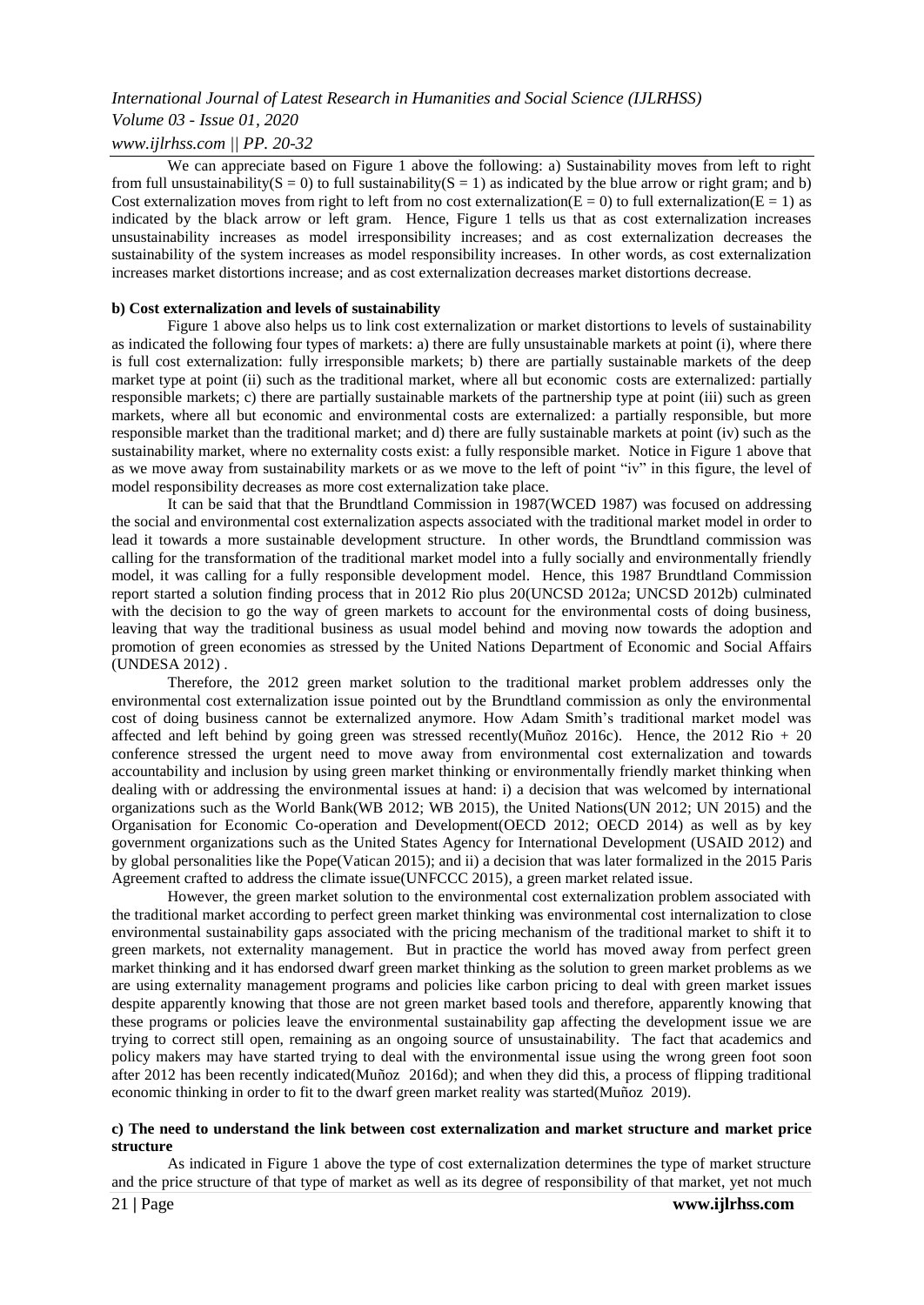#### *Volume 03 - Issue 01, 2020*

#### *www.ijlrhss.com || PP. 20-32*

seems to be writing about the market structure and price structure from the cost externalization angle. Therefore, there is a need to understand how cost externalization is linked to market structure, price structure, and market responsibility so as to be able to figure out for example how cost externalization is linked to distorted market prices or linked to the nature of paradigm mergers or linked to the nature of sustainability markets.

Among the goals of this paper are: a) to link cost externalization to all possible market structures and price structures using qualitative comparative means; and b) to show that only when there is no cost externalization there are sustainability markets and sustainability prices.

#### **Objectives**

a) To introduce a cost externalization market structure variability model using qualitative comparative means; b) To link cost externalization to all market structures and price structures possible using this qualitative comparative variability model; c) To show, both analytically and graphically, that when cost externalization increases the unsustainability of the market and its market price increases; d) To stress, both analytically and graphically, that when we move away from cost externalization the sustainability of the market and its market price increases; e) To highlight that market mergers keep the externalized component they have in common as well as the not externalized components in each market when they form a higher level market model; f) To stress that market price mergers keep only the costs of the components that are not externalized only when they form a higher level market price model; and g) To point out that only when there is no cost externalization there are sustainability markets and sustainability prices.

#### **Methodology**

First, the terminology and operational concepts used in this paper are listed. Second, the market structure and cost externalization variability model using qualitative comparative means is introduced. Third, the different types of market structure consistent with this cost externalization variability model are given, both analytically and graphically. Fourth, the different market price structures consistent with each market structure derived from the cost externalization variability model are indicated, both analytically and graphically.

Fifth, the way market structure and price structure are expected to behave or change when there are market and price mergers is stressed analytically and graphically. Sixth, the expectation that as cost externalization tend to zero in any market paradigm we move towards sustainability market structures and sustainability pricing is highlighted. Finally, some food for thoughts and relevant conclusions are shared.

#### **Terminology**

| $a = Social cost externalized$<br>$b = E$ conomic cost externalized<br>$c =$ Environmental cost externalized<br>$M = Market$ | $A = Social cost not externalized$<br>$B = E$ conomic cost not externalized<br>$C =$ Environmental cost not externalized<br>$MP = Market price$ |
|------------------------------------------------------------------------------------------------------------------------------|-------------------------------------------------------------------------------------------------------------------------------------------------|
| $M_i$ = Market "i"                                                                                                           | $MP_i$ = Market price "i"                                                                                                                       |
| $SM = Social margin$                                                                                                         | $ECM = Economic margin$                                                                                                                         |
| $EM = Environmental margin$                                                                                                  | $i =$ Profits                                                                                                                                   |
| $P =$ Traditional market price                                                                                               | $P = ECM + i$                                                                                                                                   |
|                                                                                                                              |                                                                                                                                                 |

#### **Operational concepts and cost externalization expectation rules**

#### **A) Operational concepts**

**1) Cost externalization,** *the leaving out of the pricing mechanism of the market relevant costs associated with production.*

**2) Social cost externalization,** *the leaving out of the pricing mechanism of the market the social costs associated with production.*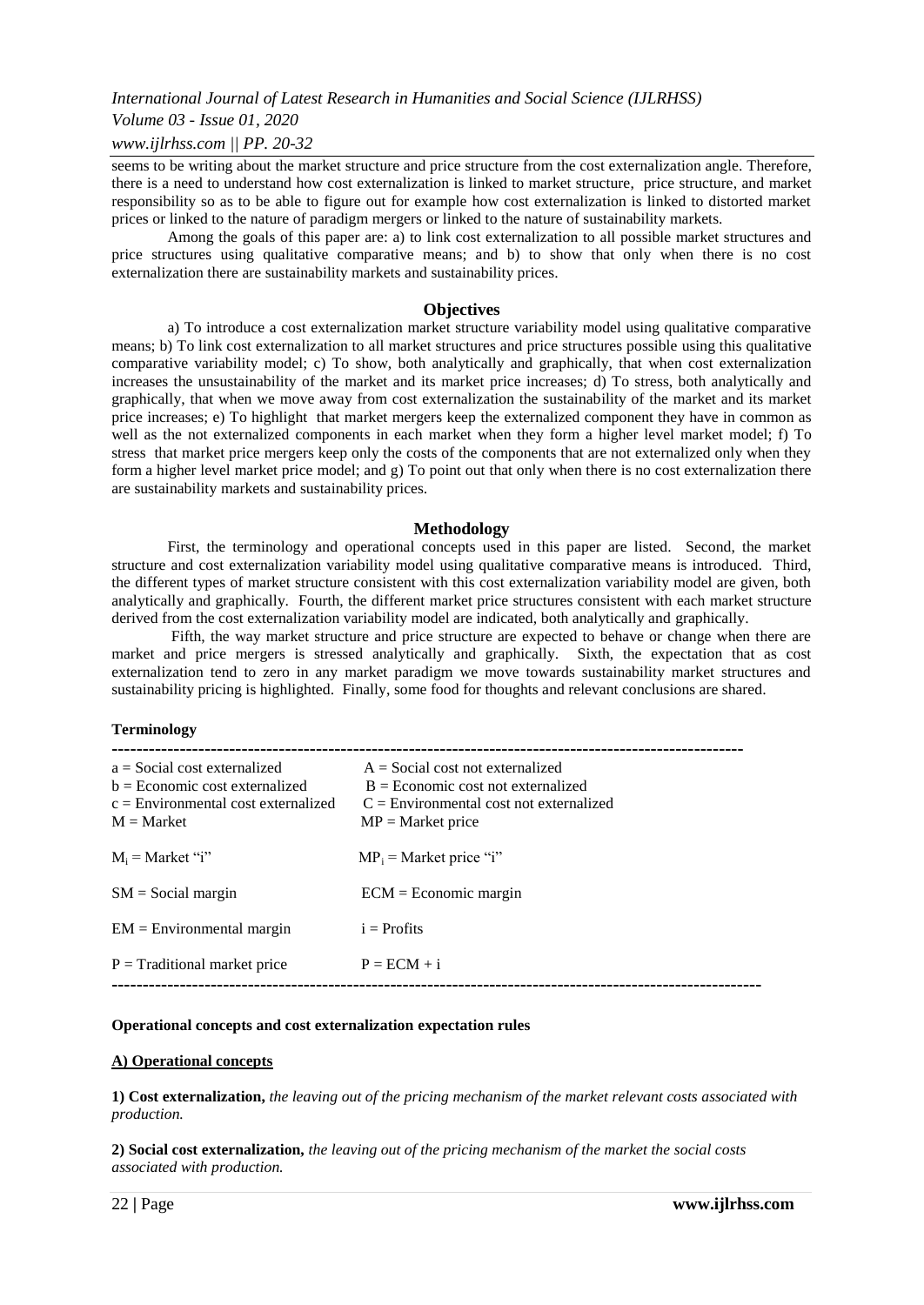**3) Environmental cost externalization,** *the leaving out of the pricing mechanism of the market the environmental costs associated with production.*

**4) Economic cost externalization,** *the leaving out of the pricing mechanism of the market the economic costs associated with production.*

**5) Cost externalization assumption neutrality,** *the assumption that production has minimal or no cost impact on external factors to a market model.*

**6) Traditional market,** *the economy only market* 

**7) Green market,** *the environmentally friendly market* 

**8) Red market***, the socially friendly market*

**9) Sustainability market**, *the socially and environmentally friendly market.*

**10) Traditional market price,** *general market economic only price or the price that covers the cost of production at profit(TMP = ECM + i = P) or zero profit(TMP = ECM = P).* 

**11) Green market price,** *the price that reflects both the economic and the environmental cost of production or the price that covers the cost of environmentally friendly production.*

**12) Red market price***, the price that reflects both the economic and social cost of production or the price that covers the costs of socially friendly production.*

**13) Sustainability market price**, *the price that reflects the economic, social, and the environmental cost of production or the price that covers the cost of socially and environmentally friendly production.*

**14) Full costing,** *the reflecting in the pricing mechanism of the market all cost associated with production; there are no market distortions.*

**15) Partial costing,** *not reflecting in the pricing mechanism of the market all cost associated with production; there are partial market distortions.*

**16) No costing,** *not reflecting in the pricing mechanism of the market any costs associated with production; there is full market distortion.*

**17) Full inclusion,** *all factors are endogenous to the model, there are no exclusions.*

**18) Partial inclusion,** *some factors are exogenous to the model, there are some exclusions.*

**19) Fully independent development choices,** *when we have individual development choices unrelated to each other or pure choices such as society only(A), economy only(B), and environment only(C). In this world only fully independent development choices exist so the set = {A, B, C}. This is the world of the Arrow Impossibility theory and theorem.* 

**20) Partially codependent development choices,** *when we have mixed/paired development choices such as socio-economy(AB), socio-environment(AC), and eco-economy(BC). In this universe only codependent development choices exist so the set = {AB, AC, BC}. This is outside the normal world of the Arrow Impossibility theory and theorem.* 

**21) Fully codependent development choices,** *when all development choices are mixed together such as the socio-economy-environment(ABC) model. In this paradigm only fully codependent development choices exist so the set = {ABC}. This is outside the world of the Arrow Impossibility theory and theorem.*

**22) Externalities,** *factors assumed exogenous to a model*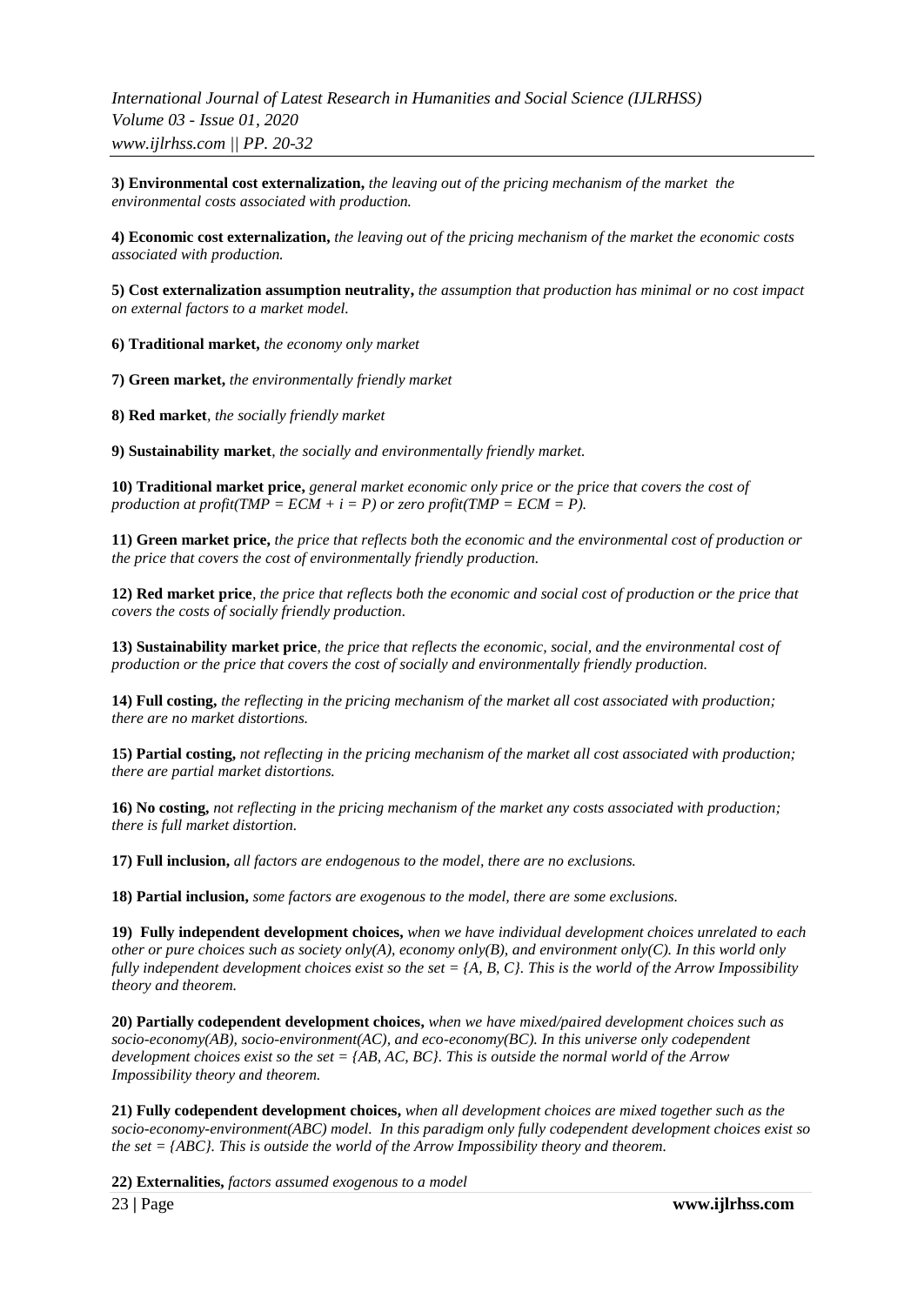**23) Full externality assumption,** *only one component is the endogenous factor in the model; the others are exogenous factors.* 

**24) Partial externality assumption,** *not all factors are endogenous factors at the same time in the model.* 

**25) No externality assumption,** *all factors are endogenous factors at the same time in the model.* 

**26) Green margin,** *to cover the extra cost of making the business environmentally friendly*.

**27) Social margin,** *to cover the extra cost of making the business socially friendly.*

**28) Economic margin***, to cover only the economic cost of production* 

**29) Economic profit(i),** *the incentive to encourage economic activity*

#### **B) Cost externalization based expectation rules**

Let us assume that there are three components in market model, social, economic, and environmental components; and therefore, this model has social, economic, and environmental costs associated with production. The externalization or not of these cost of production leads to specific type of market models, and hence, it determines the type of price that clears that market.

Lets the following qualitative comparative information hold true:

| $d = social cost externalization$        | $D = No$ social cost externalization        |  |
|------------------------------------------|---------------------------------------------|--|
| $e = E$ conomic cost externalization     | $E = No$ economic cost externalization      |  |
| $f =$ Environmental cost externalization | $F = No$ environmental cost externalization |  |
| $MSC = Social margin$                    | $MECC = Economic margin$                    |  |
| $MEC = Environmental margin$             | $T_i$ = Market T type i                     |  |
|                                          |                                             |  |

 $PT_i =$  Market price for market T type i

#### *i) Market model structure expectation*

**Expectation 1:** *The structure of a market T<sup>i</sup> reflects the components of the market where the costs are externalized and as well as the components of the market where the cost that are not externalized.*

Example:

#### $T_1 = \text{def}$ ------- $\rightarrow$  market where only environmental costs are not externalized

#### $T_2 = Def$ ------ $\rightarrow$  market where only social costs are not externalized

In other words, the externalization or not of costs in the components of the market determines the structure of a market.

#### *ii) Market model price structure expectation*

**Expectation 2:** The price structure  $PT_i$  of a market reflects only the structure of the costs associated *with the components that are not externalized.*

Example:

#### $PT_1 = MEC$ ----- $\rightarrow$  Only environmental costs(MEC) are reflected in the pricing mechanism  **of market T<sup>1</sup>**

#### $PT_2 = MSC$ —— $\rightarrow$  Only social costs(MSC) are reflected in the pricing mechanism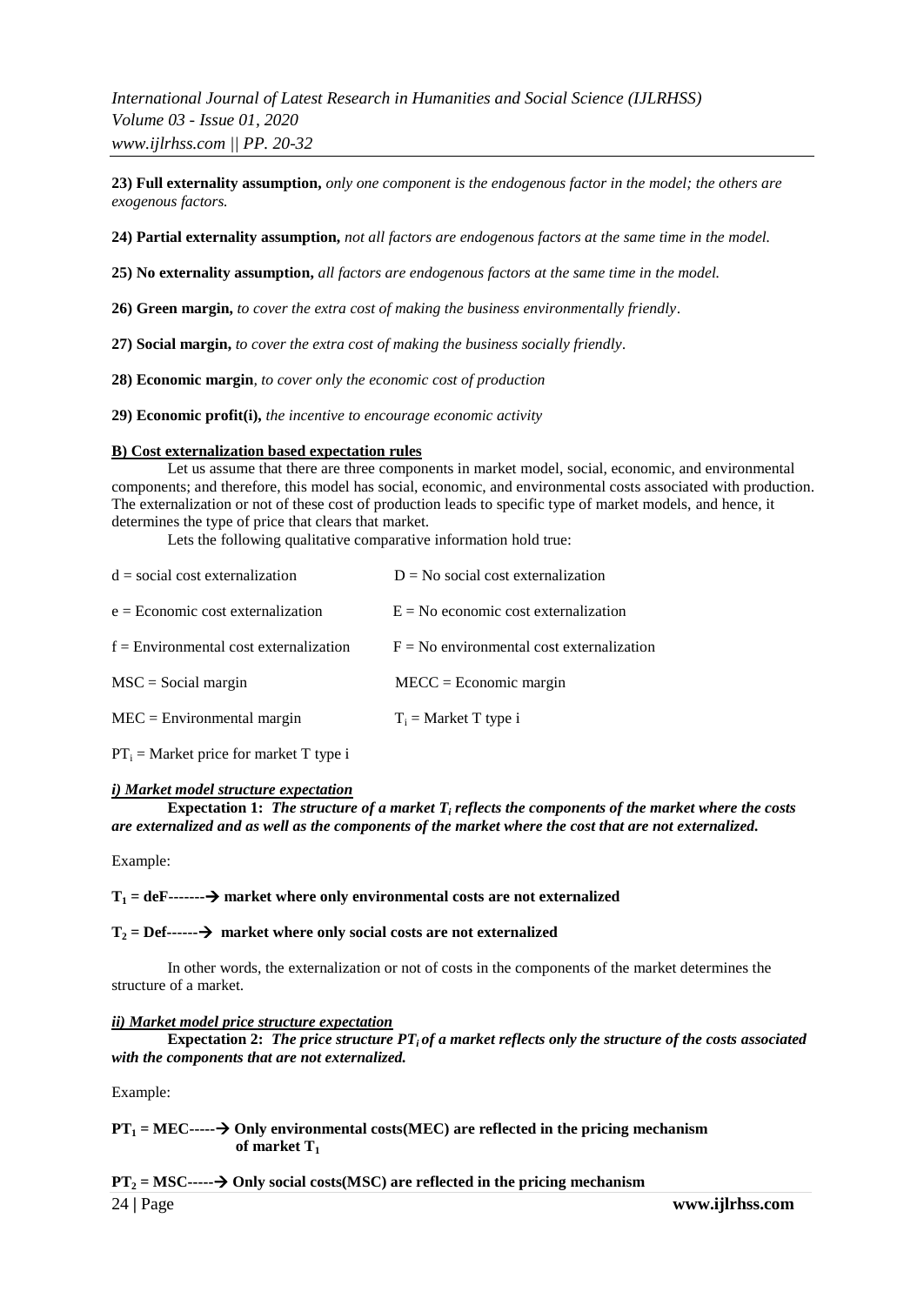## **of market T<sup>2</sup>**

In other words, only the costs of components not externalized in a market make up the market price clearing that market.

#### *iii) Model structure merger expectation*

**Expectation 3:** *When market paradigms merge, the new paradigm structure reflects the components in each model where costs are not externalized as well as the common component present in all models where cost are externalized.*

Example : the case the merger of model  $T_1$  and  $T_2$ :

#### $T_3 = T_1 \cdot T_2 = (lmN)(Lmn) = LmN$

Model T<sub>3</sub> reflects the component not externalized in market T<sub>1</sub> and in market T<sub>2</sub>(N and L) as well as the externalized component "m" present or common in both markets.

#### *iv) Market model price structure merger expectation*

**Expectation 4:** *When market paradigms merge, the new paradigm price structure reflects only the costs associated with the components that are not externalized in the individual markets as the costs of the externalized components in all markets does not matter.*

Example: The market price of the merger of model  $T_1$  and  $T_2$  is PT<sub>3</sub>, which accounts only the cost not externalized in each of them, MSC and MEC respectively.

#### **PT3 = MSC + MEC since the economic cost of component "m" is externalized.**

In other words, the market price of the merger  $T_3$  reflects only the cost of not externalized components in each of the merging markets.

#### **Market structure and cost externalization variability model**

Based on the existence of cost externalization or not, we can summarize all possible markets with the following formula M:

### $M = a + b + c$

The formula M above simple says that there is a market  $M_i$  when there is cost externalization in one component only or when there is cost externalization in two components only or when there is cost externalization in all components at the same time. Hence, formula M can be linked to different types of levels of market responsibility or market distortions as indicated below.

#### **Different forms of market model structure based on variability model M**

The different forms markets can take depends on which type of cost externalization exist affecting the formula M above as explained below, both analytically and graphically.

#### **a) Analytically:**

There are four types of market structure that can be pointed out based on the type of cost externalization affecting the formula M above: a) Fully unsustainable market structures, if all cost components in formula M are externalized; b) Deep market model structures, if two of the components in formula M are externalized; c) Partial partnership based market structures, if only one component in formula M is externalized; and c) Full partnership based market models, when no component in formula M is externalized, and all these information is summarized in Table 1 below: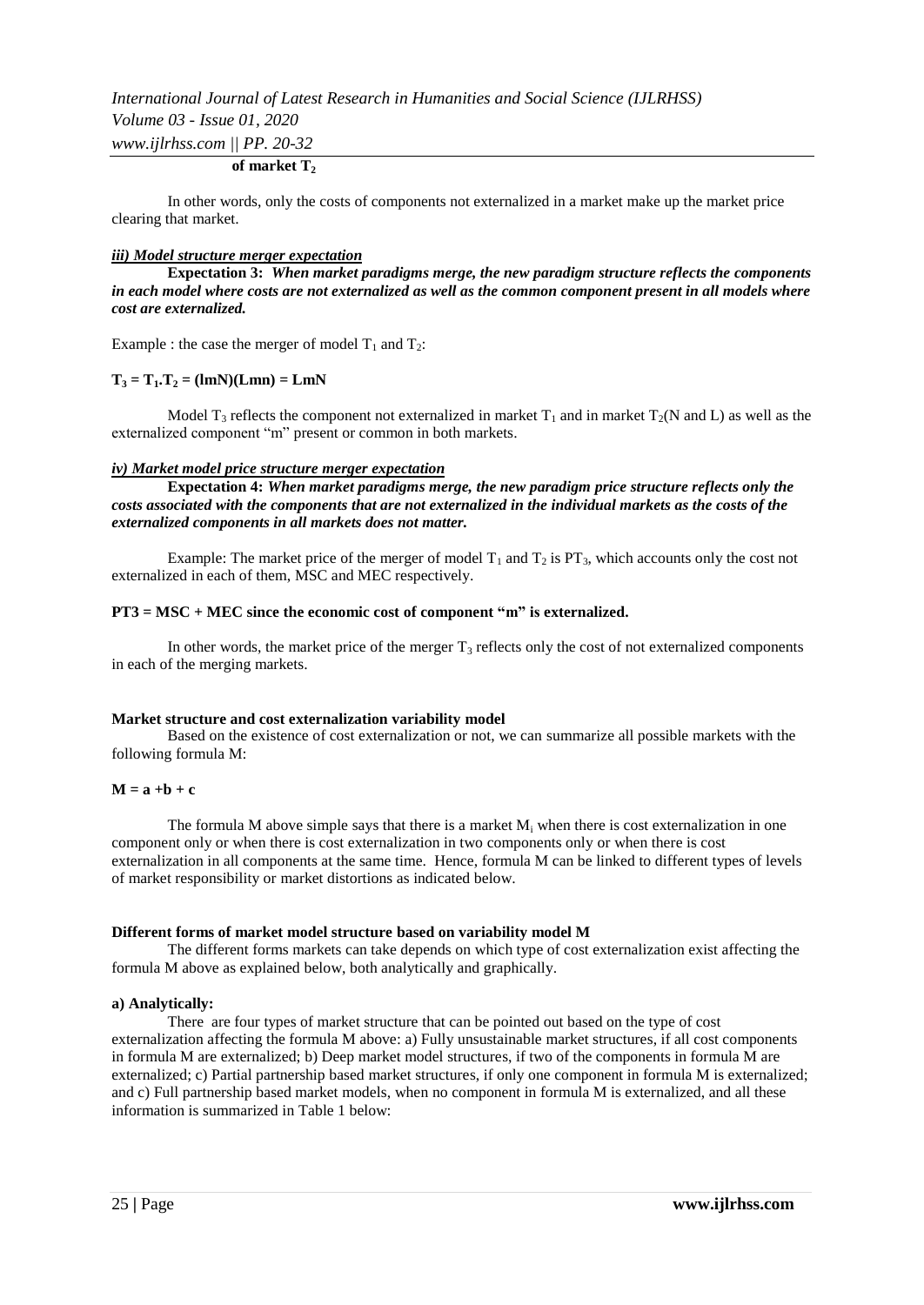# *International Journal of Latest Research in Humanities and Social Science (IJLRHSS) Volume 03 - Issue 01, 2020*

## *www.ijlrhss.com || PP. 20-32*

|                                         | Type of cost<br>externalized | Model<br>structure |
|-----------------------------------------|------------------------------|--------------------|
| a) Fully unsustainable market structure | a,b,c                        | $M_1 = abc$        |
| b) Deep market model structures         |                              |                    |
| Deep socialism model                    | b,c                          | $M_2 = Abc$        |
| Deep capitalism model                   | a,c                          | $M_3 = aBc$        |
| Deep ecology model                      | a,b                          | $M_4 = abC$        |
| c) Partial partnership based models     |                              |                    |
| Socio-economic model                    | $\mathbf{C}$                 | $M_5 = ABC$        |
| Eco-economic model                      | a                            | $M_6 = aBC$        |
| Socio-environmental model               | b                            | $M_7 = AbC$        |
| d) Full partnership based models        |                              |                    |
| True sustainability market model        | None                         | $M_8 = ABC$        |

The market model information in Table 1 above helps us see i) that as we externalized all cost we create full unsustainability( $M_1$  = abc), a fully distorted market, where chaotic choices rule; and ii) that as we move away from cost externalization from full cost externalization, to two component cost externalization, to one component cost externalization, and then to no externalization we move towards the sustainability market structure( $M_8 = ABC$ ), markets with no distortions, where fully codependent choices rule; and c) that this information is consistent with the expectations created by the cost externalization-sustainability inversegram shared in Figure 1 in the introduction above: the less cost externalization takes place the more sustainable the markets are(going from  $M_1$  to  $M_8$ ); and the more cost externalization takes place the more unsustainable the systems are as there are more distortions(going from  $M_8$  to  $M_1$ ).

We can also see that only when there is no cost externalization we have sustainability markets( $M_8$  = ABC), fully responsible markets; and only when we have full externalization we have fully unsustainable markets( $M_1$  = abc), fully irresponsible markets.

#### **b) Graphically**

The different forms of market structures listed in Table 1 above can be represented graphically as done in Figure 2 below:



the center; there is deep paradigm externalization in models linked by blue arrows; and<br>there is partnership based externalization in models linked by the red arrows.

We can see the following in Figure 2 above: a) there is full externalization and therefore full unsustainability at the centre( $M_1 = abc$ ): this is the world of chaotic choices; b) there are three models connected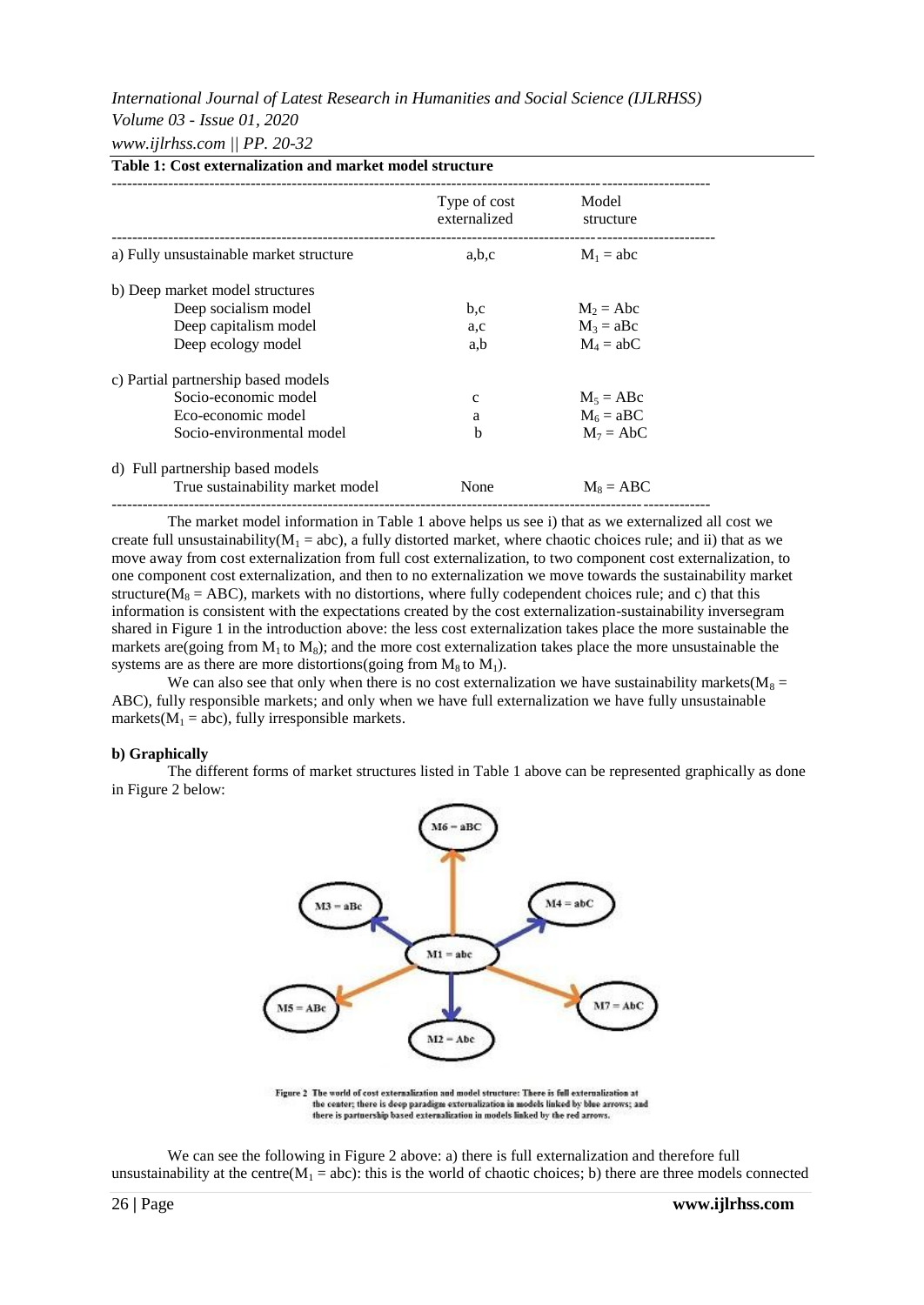## *Volume 03 - Issue 01, 2020*

## *www.ijlrhss.com || PP. 20-32*

by blue arrows which are deep market thinking based models, where two types of cost are externalized, the red socialist model( $M_2$  = Abc), the traditional economic model( $M_3$  = aBc), and the deep ecology or environmental model( $M_4$  = abC): these are worlds of independent choices; and c) there are three partial partnership based model, where only one type of cost is externalized, the socio-economic model ( $M_5 = ABC$ ), the eco-economic model or green market model( $M_6 = aBC$ ) and the socio-ecology or socio-environmental model( $M_7 = A bC$ ): these are worlds of partially codependent choices.

Finally, we appreciate in Figure 2 above that as we move away from full unsustainability at the centre  $M_1$  = abc towards the deep thinking models associated to blue arrows and/or towards the partial partnership models associated to red arrows we move towards more sustainable market model configurations. In other words, we can see in Figure 2 the following: i) that more externalization means more distortions and therefore, more unsustainability, and ii) that less cost externalization indicates less distortions and hence, more sustainability.

#### **Linking market structure and market pricing**

The different forms of market structure in Table 1 above can be linked to price structure by observing that the costs that are externalized are not reflected in the pricing mechanism of a market, and that only the costs that are not externalized form the body of the market price, which is consistent with expectation 4: Market price merging expectation, and how this works is indicated below, both analytically and graphically:

#### **a) Analytically**

Table 2 below links analytically each model structure in Table 1 above with its corresponding market price, where the price of each markets reflects only the costs associated with the components of that market that are not externalized, they are the costs that are accounted for in each market.

| Model<br>structure | Price<br><b>Structure</b> |
|--------------------|---------------------------|
| $M_1 = abc$        | $PM_1 = 0$                |
|                    |                           |
| $M_2 = Abc$        | $PM_2 = SM$               |
| $M_3 = aBc$        | $PM_3 = P$                |
| $M_4 = abC$        | $PM_4 = EM$               |
|                    |                           |
| $M_5 = ABC$        | $PM_5 = SM + P$           |
| $M_6 = aBC$        | $PM_6 = P + EM$           |
| $M_7 = AbC$        | $PM_7 = SM + EM$          |
|                    |                           |
| $M_s = ABC$        | $PM_s = SM + P + EM$      |
|                    |                           |

#### **Table 2: Market model structure and price structure**

--------------------------------------------------------------------------------------------------------------- The market model information in Table 2 above helps us see what costs need to be left out and which cost must be accounted for in the pricing mechanism of each market. For example, when there is full externalization( $M_1$  = abc), the market price is zero( $MP_1$  = 0); and when there is no externalization( $M_8$  = ABC), the market price is a full price( $MP_8 = SM + P + EM$ ).

We can also appreciate from the information in Table 2 above that when we move from full externalization to no externalization(from  $M_1$  to  $M_8$ ) the market price increases and the sustainability of the system increases as cost distortions are corrected; and when we go from no externalization to full externalization(from  $M_8$  to  $M_1$ ) the market price decreases and the unsustainability of the system increases as cost distortions are introduced. In other words, less cost externalization means higher market prices; and more cost externalization means lower market prices.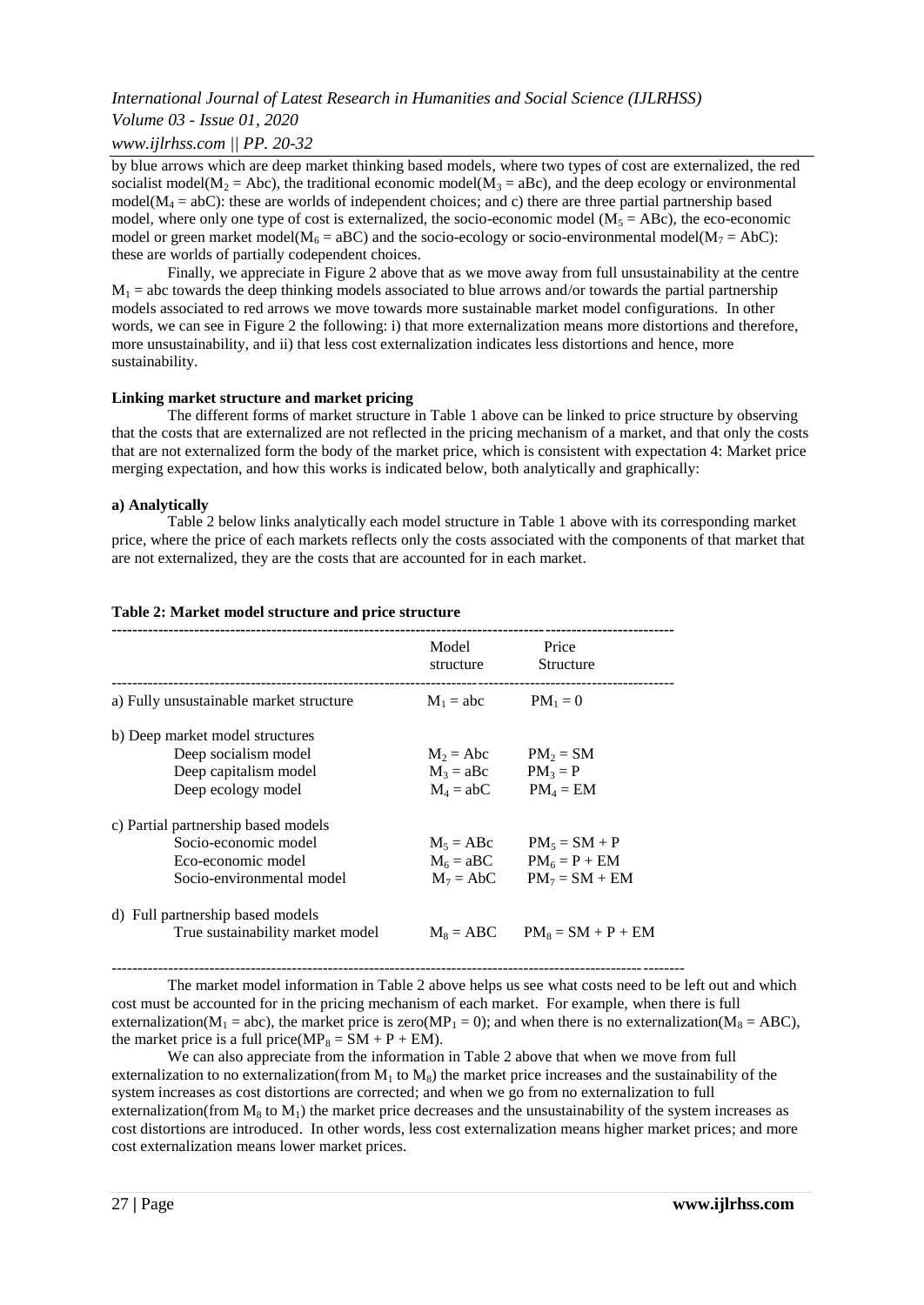### *Volume 03 - Issue 01, 2020*

*www.ijlrhss.com || PP. 20-32*

### **b) Graphically**

The different forms of market structures and their associated market prices shared in Table 2 above can be represented graphically as shown in Figure 3 below:



Figure 3 The world of cost externalization and price structure: There is zero price at the center; there is deep paradigm pricing in models linked by blue arrows; and there is partnership<br>based pricing in models linked by red arrows

We can extract from Figure 3 above the following information: a) that there is full externalization, full irresponsibility, and therefore, full unsustainability at the center( $M_1$  = abc), where the market price is zero( $MP_1$  $= 0$ ); b) that there are three models connected by blue arrows and they are all deep market thinking based models, where two types of cost are externalized, and therefore, only one cost is accounted for, the red socialist model( $M_2$  = Abc), where the market price is  $MP_2$  = SM, the traditional economic model( $M_3$  = aBc), where the market price is  $MP_3 = P$ , and the deep ecology or environmental model( $M_4 = abC$ ), where the market price is  $MP_4 = EM$ ; and c) that there are three partial partnership based models connected by red arrows, where only one type of cost is externalized, the socio-economic model ( $M_5 = ABC$ ), where the market price is  $MP_5 = SM + P$ , the eco-economic model or green market model( $M_6 = aBC$ ), where the market price is  $MP_6 = P + EM$ ; and the socio-ecology or socio-environmental model( $M_7 = AbC$ ), where the market price is  $MP_7 = SM + EM$ .

Finally, we appreciate in Figure 3 above that as we move away from full unsustainability at the center  $M_1$  = abc, where market price is  $MP_1 = 0$  towards the deep thinking models associated to blue arrows, where prices reflect the cost associated with the component not externalized and/or towards partial partnership models associated to red arrows, where prices reflect the costs associated with all components not externalized, we move towards more sustainable, more responsible market pricing configurations. In other words, more sustainable, more responsible market prices are associated with decreasing cost externalization or with decreasing unsustainability or with decreasing market distortions.

#### **Linking cost externalization and market paradigm mergers**

When two or more market merge, there are win-win situations; and this new market reflects in its structure the components in each merging market that are not externalized well as the component in all merging markets that is externalized, a situation highlighted in Figure 4 below in the case of merger  $M_5 = M_2 \cdot M_3$ , merger  $M_6 = M_3.M_4$ , and merger  $M_7 = M_2.M_4$ :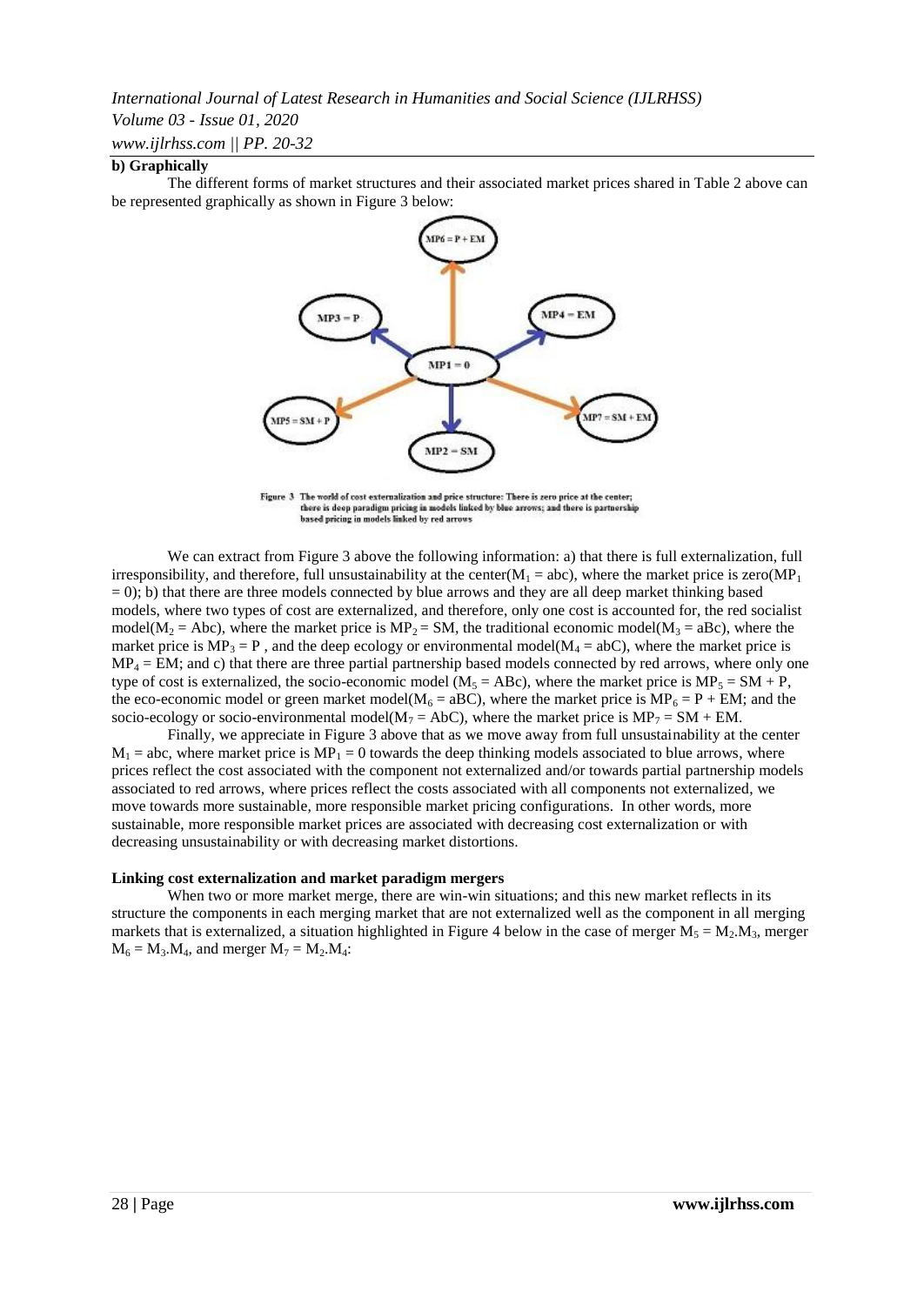

Figure 4 The world of cost externalization and paradigm mergers under win-win situations: Deep models linked by the blue arrows can clash with each other and merge keeping their common externalization components intact under win-win conditions as indicated by the meeting of green arrows

We can appreciate from Figure 4 above how market paradigm mergers worked when combining lower level markets to form higher-level markets: a) The case of the socio-economic market( $M_5 = ABC$ ): It comes from combining the red socialist market( $M_2$  = Abc) with the traditional economic market( $M_3$  = aBc) since  $M_2.M_3 = (Abc)(aBc) = ABC = M_5$ ; b) the case of the eco-economic market or green market( $M_6 = aBC$ ): It arrives when combining the traditional market( $M_3 = aBc$ ) with the deep ecology market( $M_4 = abC$ ) since  $M_3.M4 = a^2C$  $(aBc)(abC) = aBC = M6$ ; and c) the case of the socio-environmental market $(M<sub>7</sub> = AbC)$ : It results from combining the red socialist market( $M_2$  = Abc) with the deep ecology market( $M_4$  = abC) since  $M_2$ . $M_4$  =  $(Abc)(abC) = AbC = M<sub>7</sub>$ 

We can see in Figure 4 above too the following: i) that merged models like  $M_5$ ,  $M_6$ , and  $M_7$  have a more sustainable market structure than the market structure of the deep thinking development models that generates them as partnerships based model have fewer market distortions or less cost externalization; and ii) that merged models also are worlds where partial codependent choice rules.

#### **Linking cost externalization and market pricing mergers**

When two or more paradigms merge under win-win conditions they keep the cost that are not externalized and leave out the costs that are externalized when forming the merged market price, a situation highlighted in Figure 5 below in the case of market price of the partnership  $M_5$ ,  $M_6$ , and  $M_7$ , which are MP<sub>5</sub>,  $MP_6$ , and  $MP_7$  respectively:



Figure 5 The world of cost externalization and price mergers under win-win situations: Deep model pricing linked by the blue arrows when clashing merge keeping the comm externality cost out under win-win conditions as indicated by the meeting of green arrows.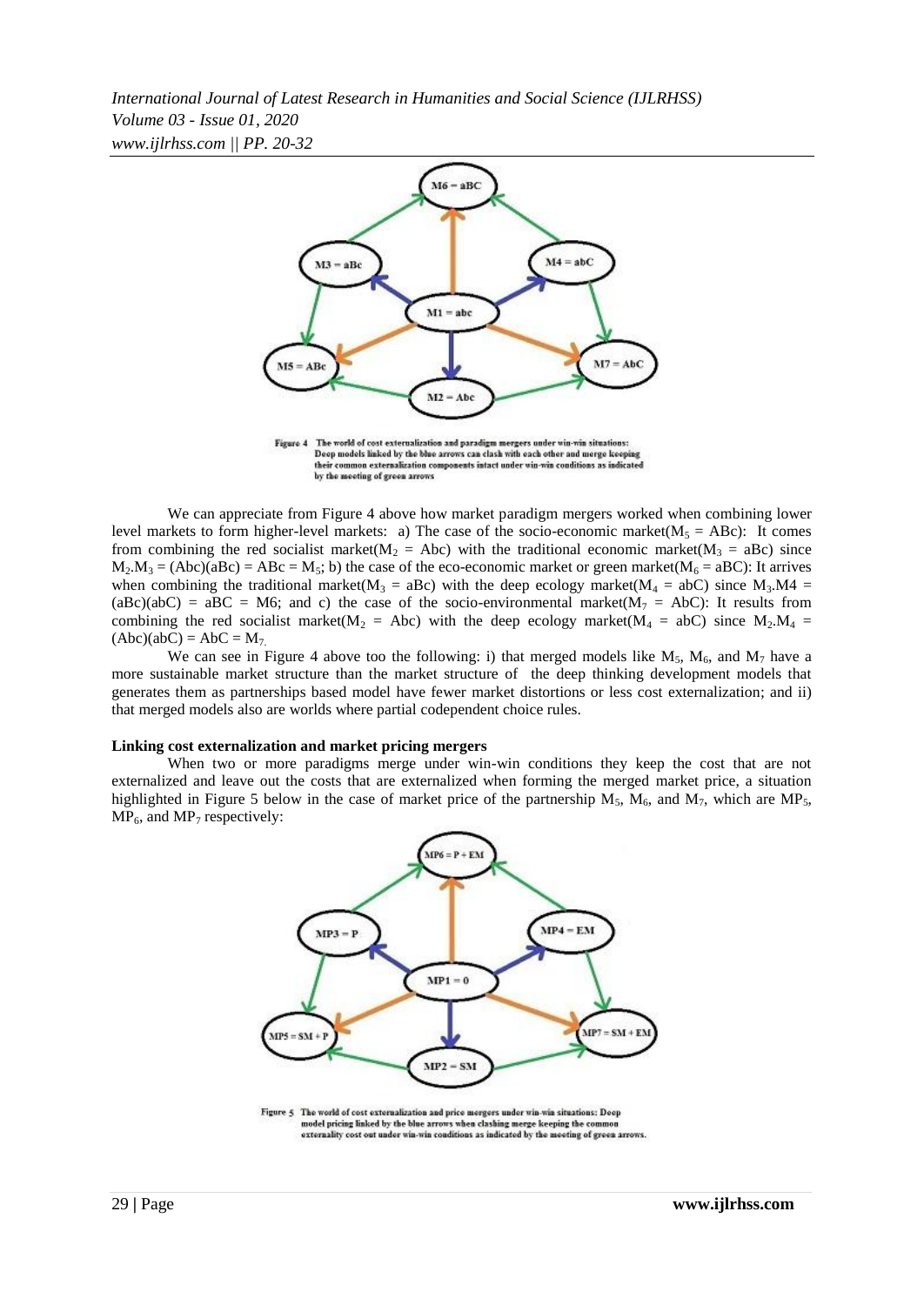We can see based on Figure 5 above a) that the price structure of the socio-economic market  $MP_5 = SM$ + P comes from keeping or adding the costs associated with the components that are not externalized in each of its merging markets with blue arrows, the red socialism market  $MP_2 = SM$  and the traditional market  $MP_3 = P$ ; b) that the price structure of the eco-economic market  $MP_6 = P + EM$  comes from keeping or adding the costs associated with the components that are not externalized in each of its merging markets with blue arrows, the traditional market  $MP_3 = P$  and the ecological or environmental market  $MP_4 = EM$ ; and c) that the price structure of the socio-ecological or socio-environmental market  $MP_7 = SM + EM$  comes from keeping or adding the costs associated with the components that are not externalized in each of its merging markets, the red socialism market  $MP_2 = SM$  and the ecological or environmental market  $MP_4 = EM$ .

We can also appreciate in Figure 5 above that that prices of merged markets like  $M_5$ ,  $M_6$ , and  $M_7$  are higher that the prices of each of the deep thinking markets that generates them as they have fewer market cost distortions.

#### **The road towards sustainability market structures as we move away from cost externalization**

As we move away from cost externalization, we move towards the model structure of sustainability markets( $M_8 = ABC$ ), a fully responsible model, as highlighted in Figure 6 below:



Figure 6 The road towards sustainability model structures: As we move away from cost externalization to no cost externalization all market models shift towards the sustainability market structure M8 = ABC

Figure 6 above allows us to see a) that at the centre, there is no cost externalization as no component is externalized( $M_8 = ABC$ ); and b) that no matter which way we go, the end of cost externalization in partnership based models or the end of cost externalization in deep market structure models or the end of cost externalization in fully unsustainable markets leads to sustainability markets  $M_8 = ABC$ , markets where cost externalization does not exist as they are based on full cost inclusion, reflecting that way full responsibility. In other words, a move away from cost externalization to no cost externalization leads to sustainability market structures, market structures with no model distortions, where fully codependent choices rule. Hence, the road of any non-fully sustainable market leads to sustainability market structures when cost externalization ends.

#### **The road towards sustainability pricing as we move away from cost externalization**

As we move away from cost externalization we move towards the price structure of sustainability markets( $MP_8 = SM + P + EM$ ), as highlighted in Figure 7 below: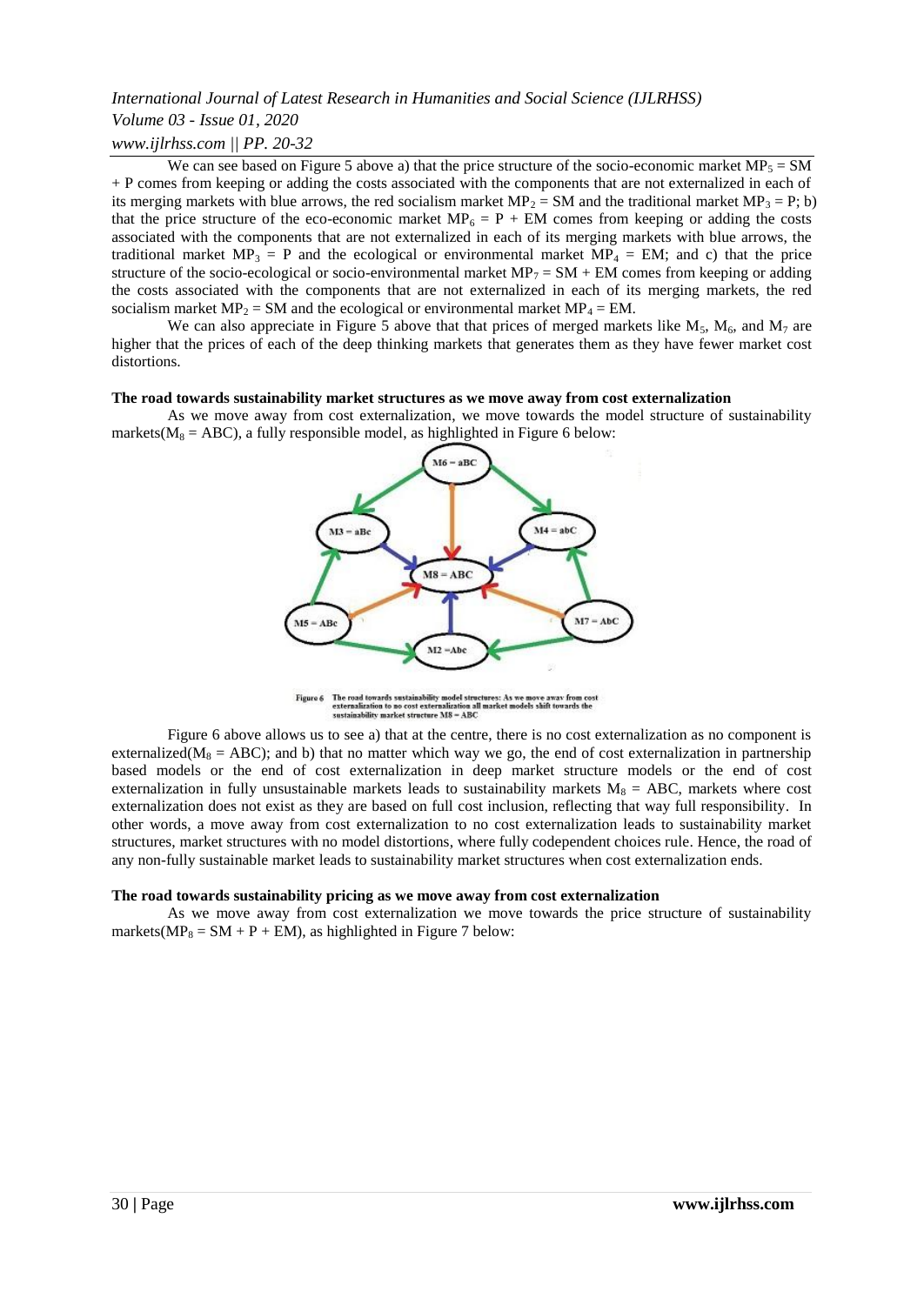

Figure 7 The road towards sustainability market pricing: As we move away from cost externalization to no cost externalization all market prices shift towards sustainability<br>market pricing  $MP8 = SM + P + EM$ 

Figure 7 lets us appreciate that a) at the center there are sustainability prices( $MP_8 = SM + P + EM$ ); and b) no matter which way we go, the end of cost externalization in partnership based models or in deep market structure models or in fully unsustainable models leads to sustainability market pricing  $MP_8 = SM + P + EM$ , market prices where cost externalization does not exist as these prices are based on full cost accounting. In other words, a move away from cost externalization to no cost externalization leads to sustainability market pricing structures, prices with no cost distortions. Therefore, the road leads also to sustainability market pricing when cost externalization ends.

#### **Food for thoughts**

**a)** Is the price of fully unsustainable market  $MP_1 = 0$  consistent with perfect market competition theory and expectations? I think yes, what do you think?; b) When there are no production costs, should we expect over production and over consumption to take place and lead to system collapse? I think yes, what do you think?; c) Can true sustainability exists without full cost accounting? I think no, what do you think?; d) Is cost externalization at the heart of sustainability gaps? I think yes, what do you think?; and e) Is increasing cost externalization associated with increasing market irresponsibility? I think yes, what do you think?

#### **Conclusions**

First, it was shown that the qualitative comparative based cost externalization market variability model is very helpful in linking different market structures to specific types of cost externalization configurations. Second, it was stressed that market models under full cost externalization are fully unsustainable markets or fully irresponsible; and market models under no cost externalization are fully sustainable markets or fully responsible. Third, it was explained how the cost externalization structure of each market model is linked to associated market prices. Fourth, it was stressed that fully unsustainable markets have a market price of zero(MP<sub>1</sub> = 0); and that fully sustainable markets have a full cost based price(MP<sub>8</sub> = SM + P + EM).

Fifth, it was indicated that when paradigms merge, the resulting market model structure keeps the components in merging models that are not externalized as well as the common component externalized. Sixth, it was pointed out that when market paradigms merge, the resulting market price structure in all models keeps only the costs associated with the components of the merging markets that are not externalized, as the cost associated with common externalized components does not matter. Finally, it was indicated that the road leads to sustainability market structures or fully responsible markets; and therefore, to sustainability market pricing at the end of any type of non-full sustainability market when it eliminates its cost externalization behavior.